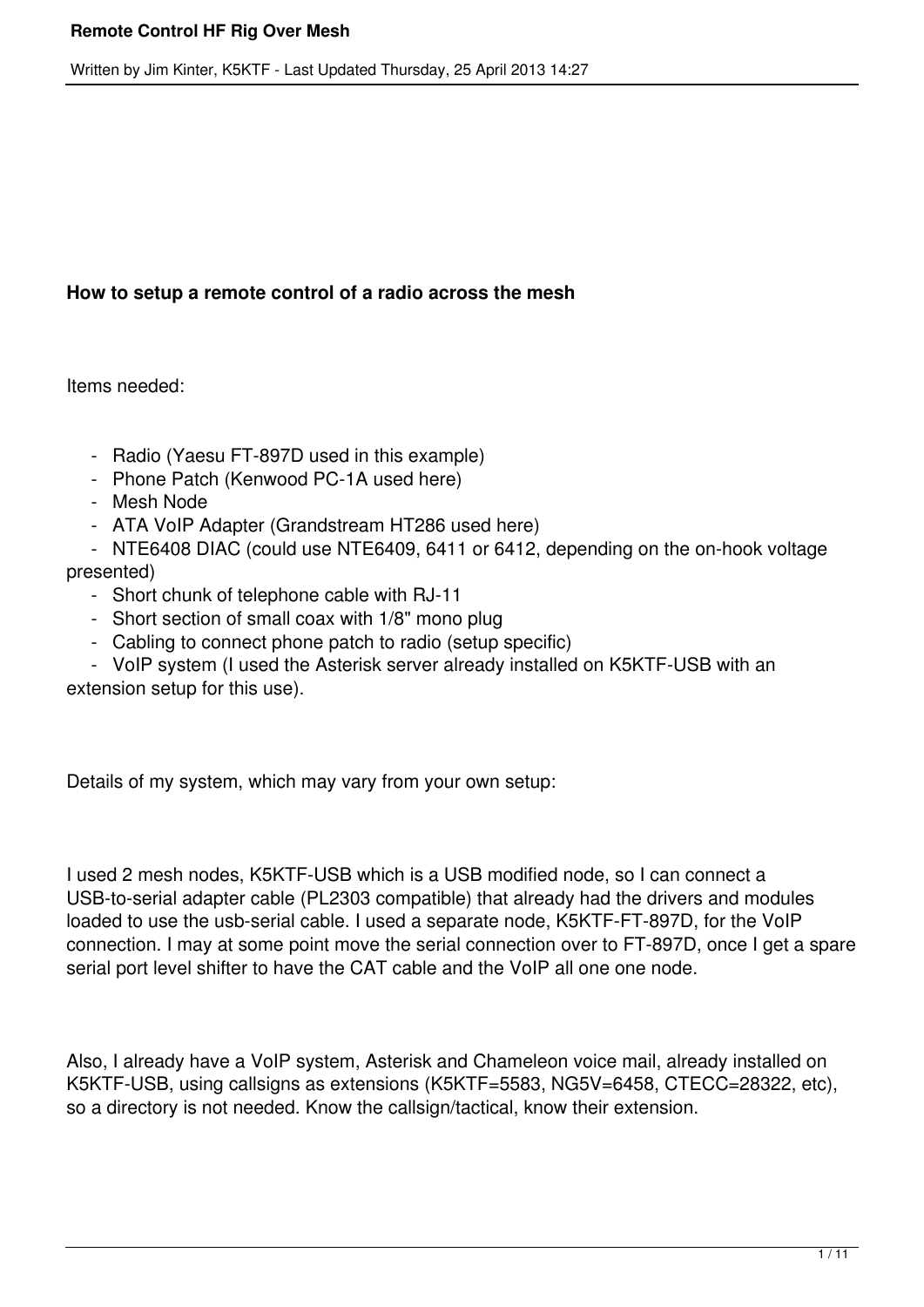First we connect all the hardware:

Whatever phone patch equipment you get will determine how it is connected. In this example. I acquired a KWD PC-1A at the most recent Belton swapfest for \$10. I saw 3 or 4 of these floating around up there for about the same price, so they are probably not hard to come by.

I wired my Turner Plus Three into the patch box, using just the 4 conductors (Mic/GND, PTT/GND), and tied the patch box to the radio's mic and external speaker jacks.

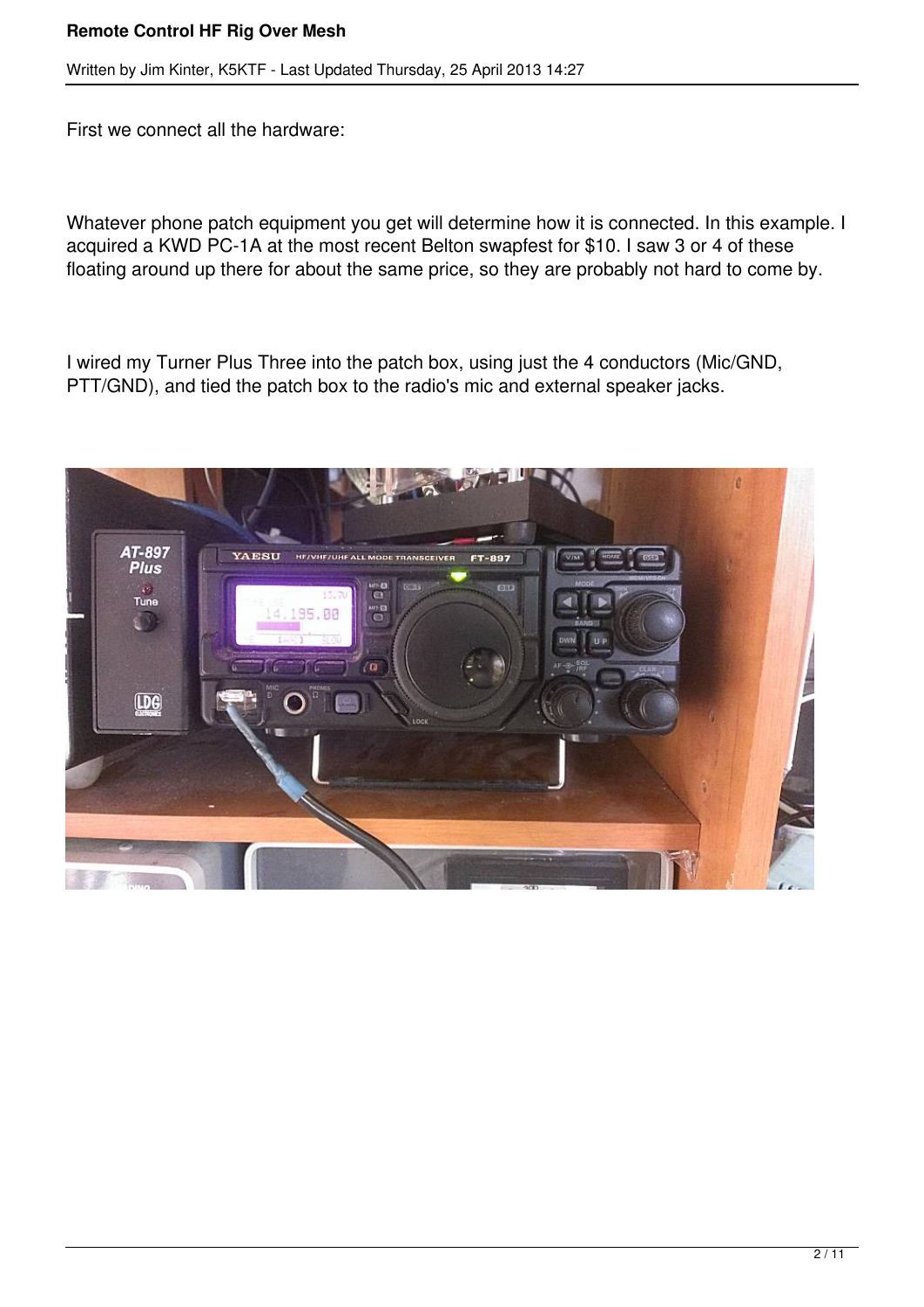

**Time of dresphonic figuring software... The phone metally depended in 1-Host DMAC address to the**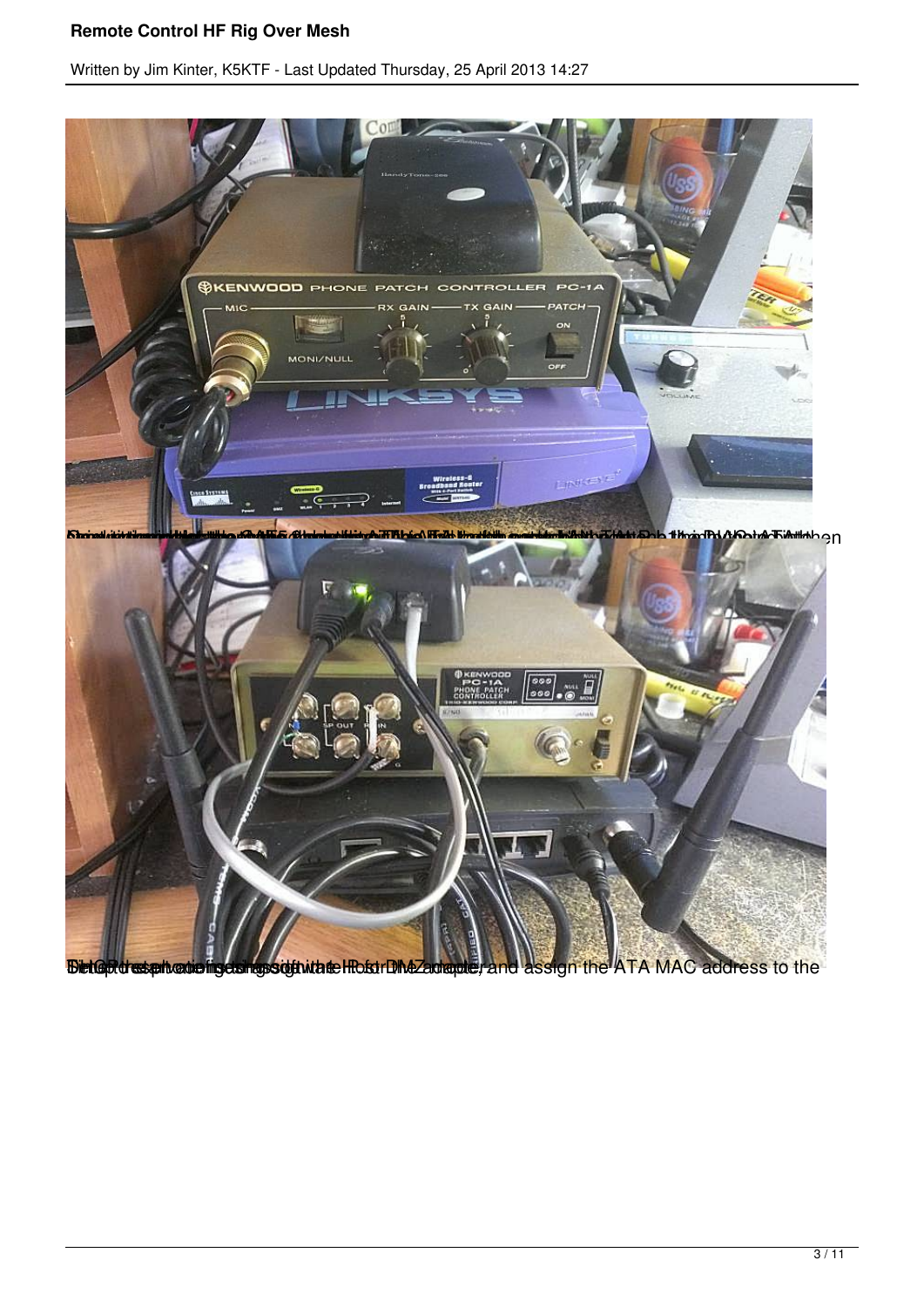| Node Status                                                                                                                                                                                                                                                                                                                                          | Basic Setup                                                                | Port Forwarding,<br>DHCP, and Services                                                       |                                                                            | Administration                                                       |  |
|------------------------------------------------------------------------------------------------------------------------------------------------------------------------------------------------------------------------------------------------------------------------------------------------------------------------------------------------------|----------------------------------------------------------------------------|----------------------------------------------------------------------------------------------|----------------------------------------------------------------------------|----------------------------------------------------------------------|--|
| Help<br>Node Name<br>Node Type                                                                                                                                                                                                                                                                                                                       | <b>Reset Values</b><br>Save Changes<br>K5KTF-FT897D<br>Mesh Node           | Default Values<br>Password<br>Verify Password<br>$\blacktriangledown$                        | Reboot                                                                     |                                                                      |  |
| WiFi<br>Protocol<br>Static<br>$\mathbf{v}$<br>10.12.228.20<br>IP Address<br>255.0.0.0<br>Netmask<br>SSID<br><b>HSMM-MESH</b><br>Ad-Hoc<br>Mode<br>Channel<br>$\blacktriangledown$<br>$\top$<br><b>Active Settings</b><br>Rx Antenna<br>Diversity $\blacktriangledown$<br>Diversity -<br>Tx Antenna<br>19 dBm -<br>Tx Power<br>o<br>Distance<br>Apply | LAN Mode<br>IP Address<br>Netmask<br>DHCP Server<br>DHCP Start<br>DHCP End | LAN<br>1 host DMZ<br>$\vert \cdot \vert$<br>10.51.144.81<br>255.255.255.252<br>⊽<br>82<br>82 | Protocol<br>DNS 1<br>DNS <sub>2</sub><br>Mesh Gateway                      | <b>WAN</b><br>$\vert \cdot \vert$<br>DHCP<br>8.8.8.8<br>8.8.4.4<br>г |  |
| Node Status                                                                                                                                                                                                                                                                                                                                          | <b>Basic Setup</b>                                                         | Port Forwarding,<br>DHCP, and Services                                                       |                                                                            | Administration                                                       |  |
| <b>DHCP Address Reservations</b><br>Hostname<br>IP Address<br>$10.51.144.82$ $\bullet$<br>FT897D<br>-IP Address - v<br><b>Current DHCP Leases</b><br>there are no active leases                                                                                                                                                                      | Save Changes<br>Help<br>MAC Address<br>00:0b:82:08:73:86<br>Del<br>Add     | Reset Values<br>Link<br>Name<br>xK5KTF8                                                      | Refresh<br><b>Advertised Services</b><br>URL<br>$M$ FT897D<br>:// FT897D - | Del<br>Add                                                           |  |
| blsewithed The Summer States of the Summer Section of the Summer Section and Summer Sections of the Summer Section and Summer Sections, so for this                                                                                                                                                                                                  | Outside<br>Interface<br>Type<br>Port<br>WAN -<br>$TCP -$                   | <b>Port Forwarding</b><br>LAN IP<br>-IP Address -                                            | LAN<br>Port<br>Add                                                         |                                                                      |  |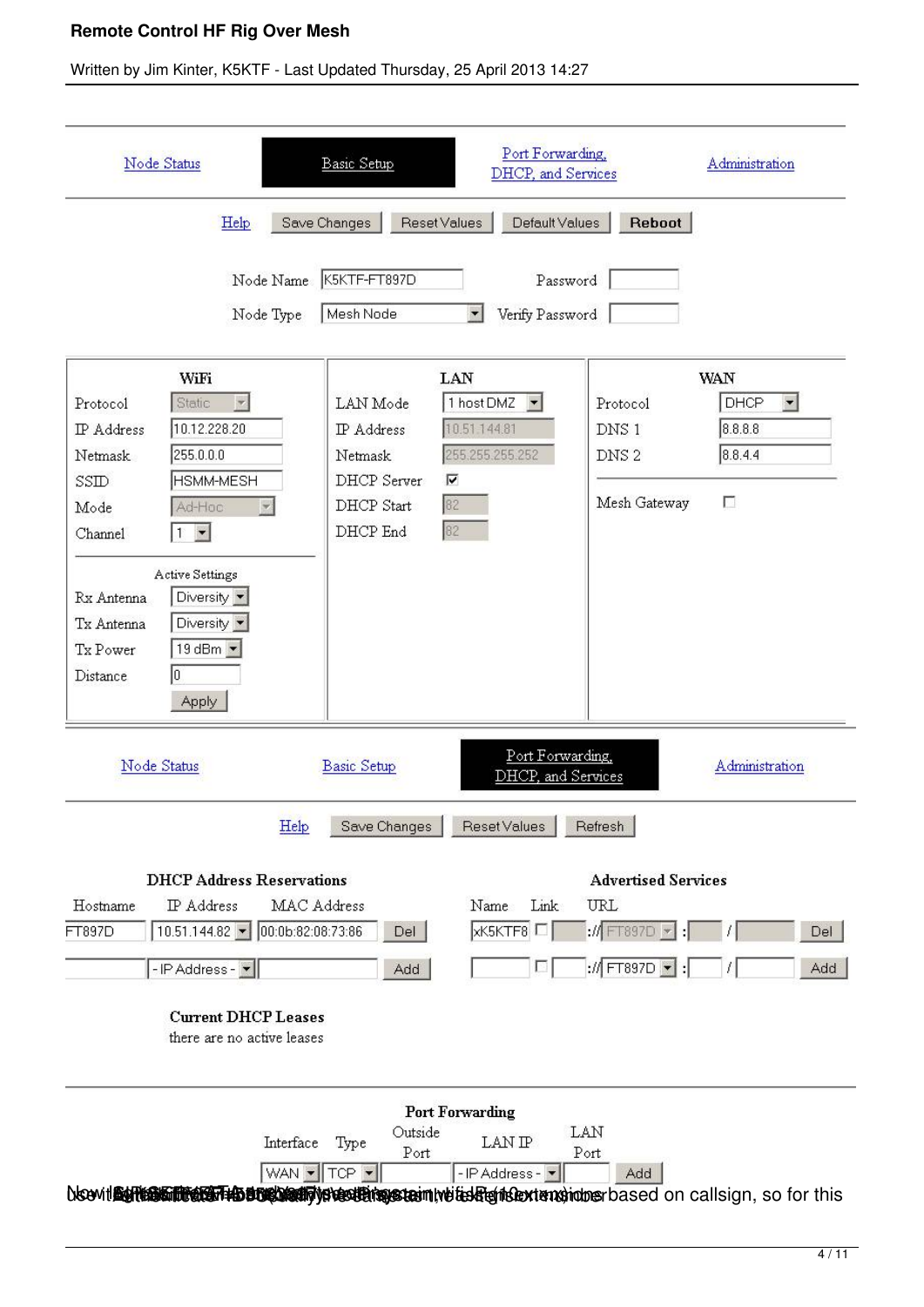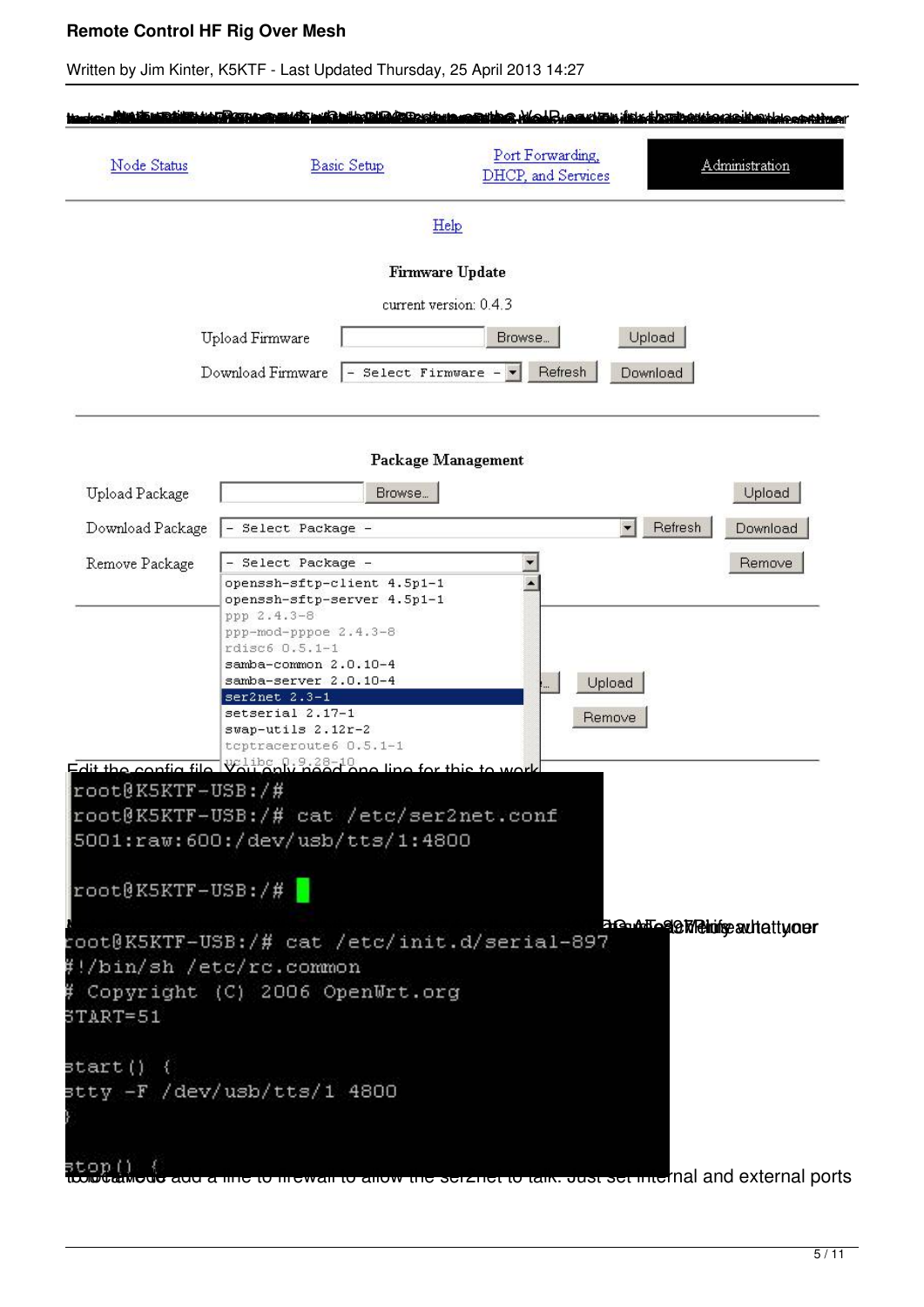#### Written by Jim Kinter, K5KTF - Last Updated Thursday, 25 April 2013 14:27





#### **Blint20000 (has 02 Martin Republic Digite B) and the interface of the Digital Martin Control of The Device of De**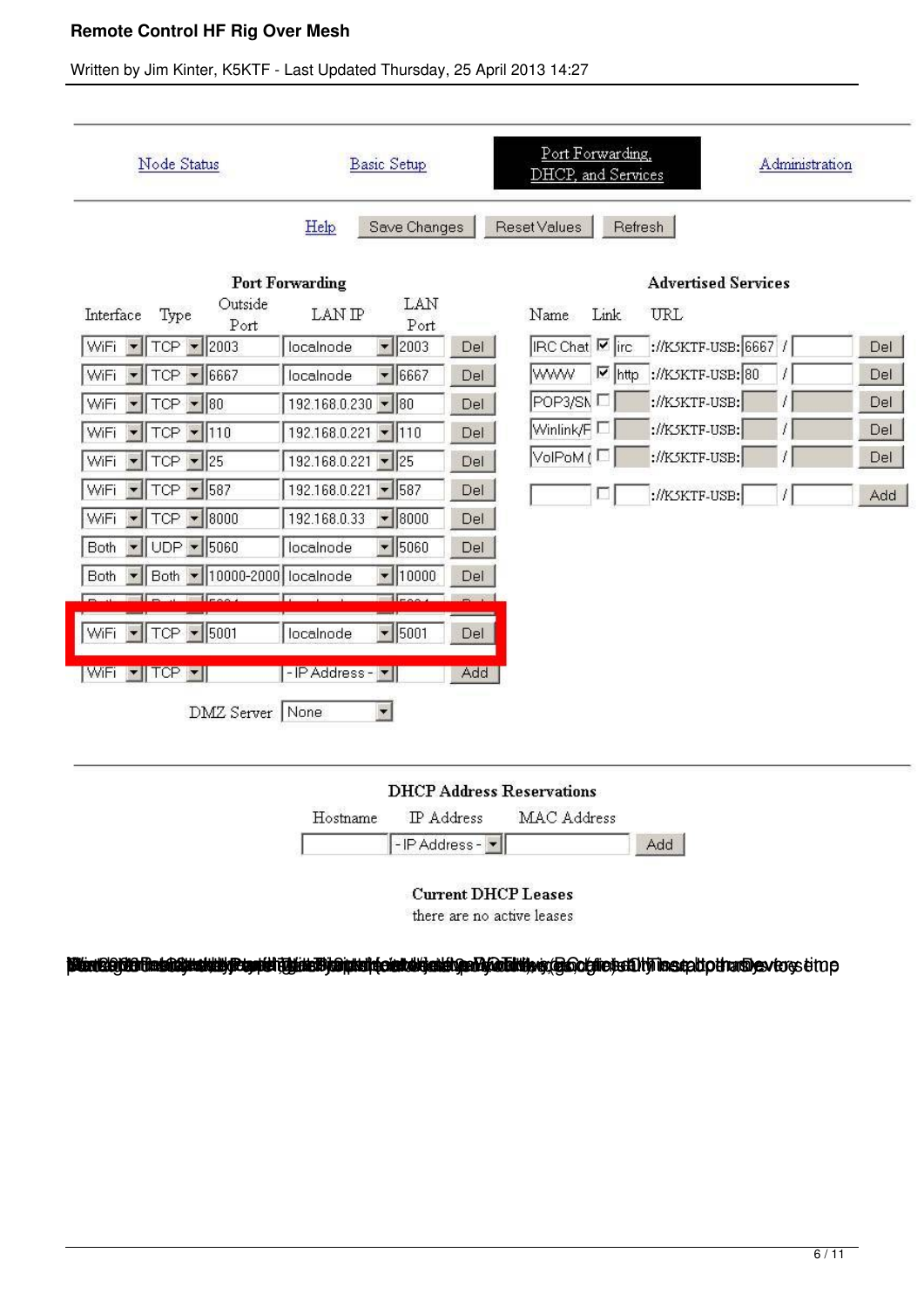

Edtaptein the Perle manager software or in Device Manager, open the settings for the TruePort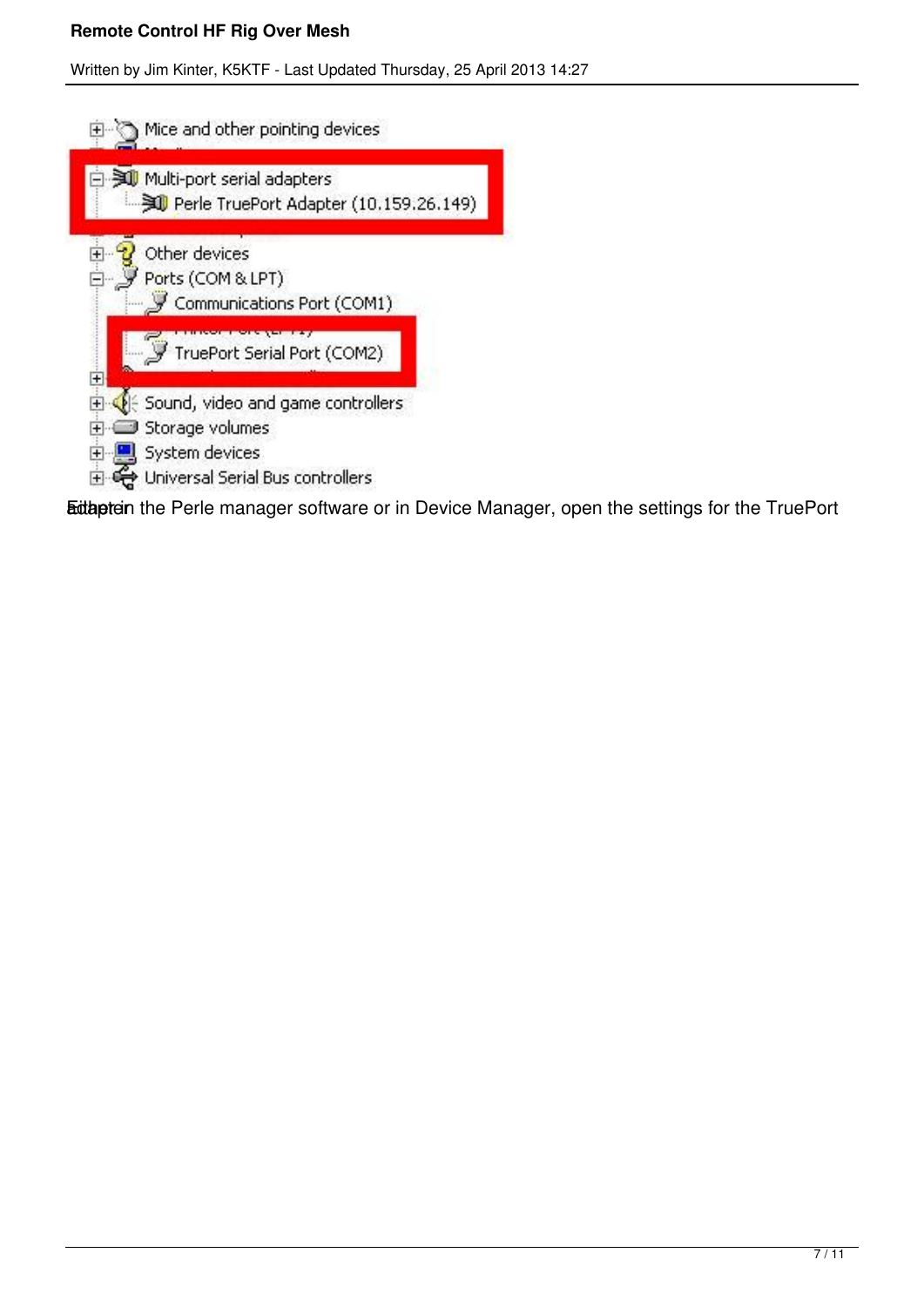Written by Jim Kinter, K5KTF - Last Updated Thursday, 25 April 2013 14:27

| Number of ports: 1                                          | Properties                                                  |
|-------------------------------------------------------------|-------------------------------------------------------------|
| Perle TruePort Adapter (10.159.26.1<br>COM2 (Connect: 5001) | TruePort Adapter Properties                                 |
|                                                             | Adapter Name: Perle TruePort Adapter                        |
|                                                             | Device Server Network Location                              |
|                                                             | 10.159.26.149<br>F IP Address:                              |
|                                                             | C Host Name:                                                |
|                                                             | Global Advanced Options                                     |
|                                                             | $\triangledown$ Check for duplicate TCP port numbers        |
|                                                             | Reset All TCP Ports                                         |
|                                                             |                                                             |
|                                                             |                                                             |
|                                                             |                                                             |
| Ŧ<br>$\blacksquare$                                         | $\vert \cdot \vert$                                         |
| $\oplus$<br>Add Ports<br>х                                  | <b>Remove Ports</b><br>Copy Settings To<br>Restore Defaults |
|                                                             |                                                             |

Bet leither the 10.x.x.x IP or the node name under Host Name., then click on the COMx Port on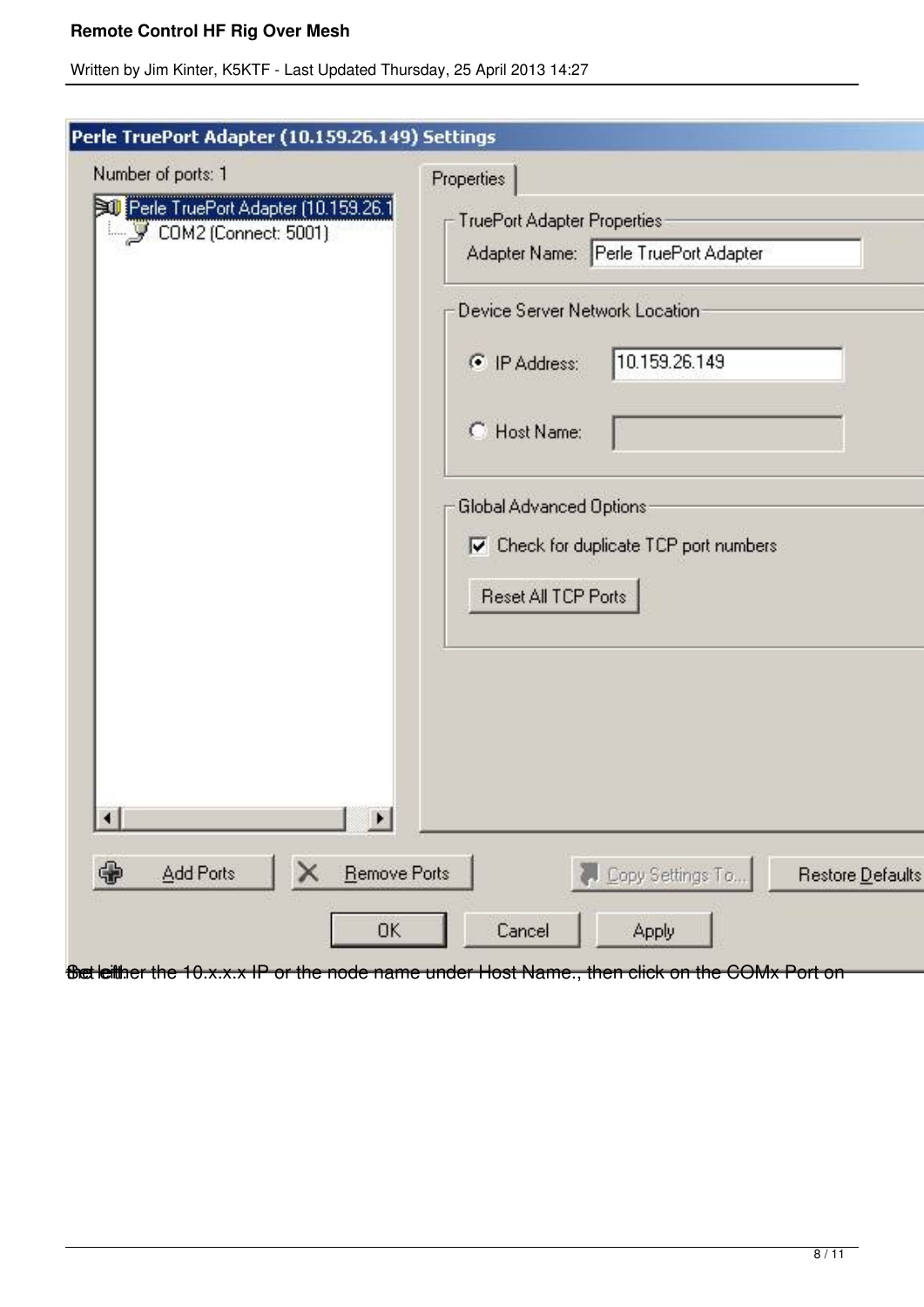| Number of ports: 1<br><b>Bull</b> Perle TruePort Adapter (10.159.26.1<br>COM2 (Connect: 5001) | Connection   Advanced   SSL/TLS   Packet Forwarding  <br>Connection Settings (COM2)<br>Access Device Server Serial Port<br>Connection Mode: Lite Mode<br>C Accept connection from device server<br>Listen on TCP Port:<br>10000<br>ighthat connection to device server<br>Connect to TCP Port:<br>5001<br>÷<br>Settings<br><b>Client-Initiated Connection</b><br>C Access Device Server I/O channels<br>$33816 -$<br>Connect to TCP Port:<br>1/0 Application Type:   1/0 Access<br>Client-Initiated Connection |
|-----------------------------------------------------------------------------------------------|----------------------------------------------------------------------------------------------------------------------------------------------------------------------------------------------------------------------------------------------------------------------------------------------------------------------------------------------------------------------------------------------------------------------------------------------------------------------------------------------------------------|
| $\blacksquare$<br>$\mathbf{E}$<br>$\oplus$<br>Add Ports<br><b>Remove Ports</b>                | Settings<br><b>Connection Profile</b><br>Current Profile: Minimize Latency<br>Change Profile<br>Copy Settings To<br>Restore Default:                                                                                                                                                                                                                                                                                                                                                                           |

**Fore than Cartilece tital nerget op edition Apply terror properties devit ten entity of the complete riet of ort**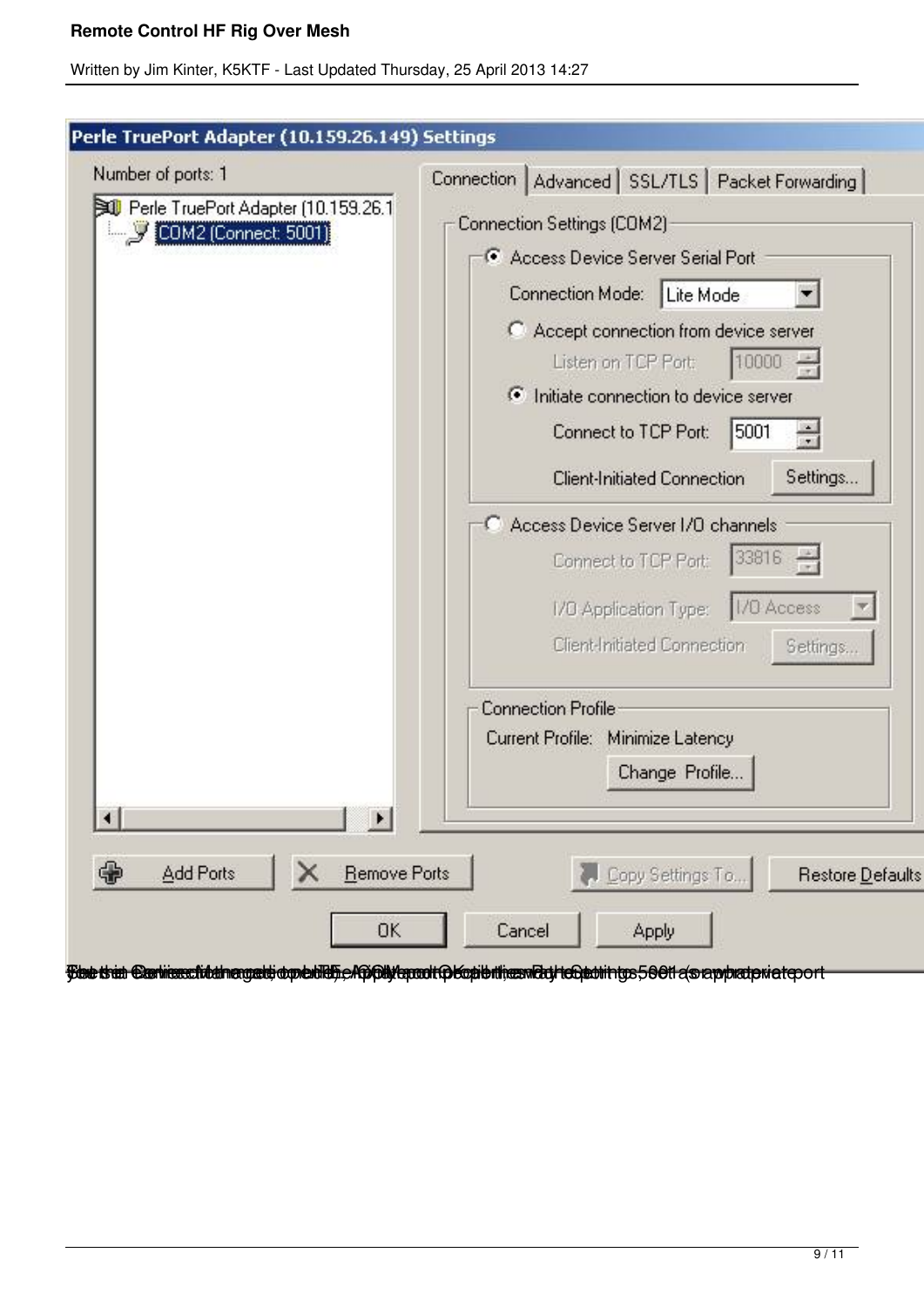| <b>TruePort Serial Port (COM2) Properties</b>                                                                      |                              | 2 X    |
|--------------------------------------------------------------------------------------------------------------------|------------------------------|--------|
| Port Settings Driver<br>General                                                                                    |                              |        |
| Bits per second: 4800                                                                                              |                              | ▼      |
| $\overline{\mathsf{Data}}$ bits: 8                                                                                 |                              |        |
| Parity: None                                                                                                       |                              | ▼      |
| Stop bits: 1                                                                                                       |                              | ¥.     |
| Elow control: None                                                                                                 |                              |        |
|                                                                                                                    | Restore Defaults<br>Advanced |        |
|                                                                                                                    | OK                           | Cancel |
| <b>selättettiejeelitelysiikiskiläksindekhassistyö Eterproprosettet koluuteleksi kessinesiduuto resselyt and it</b> |                              |        |